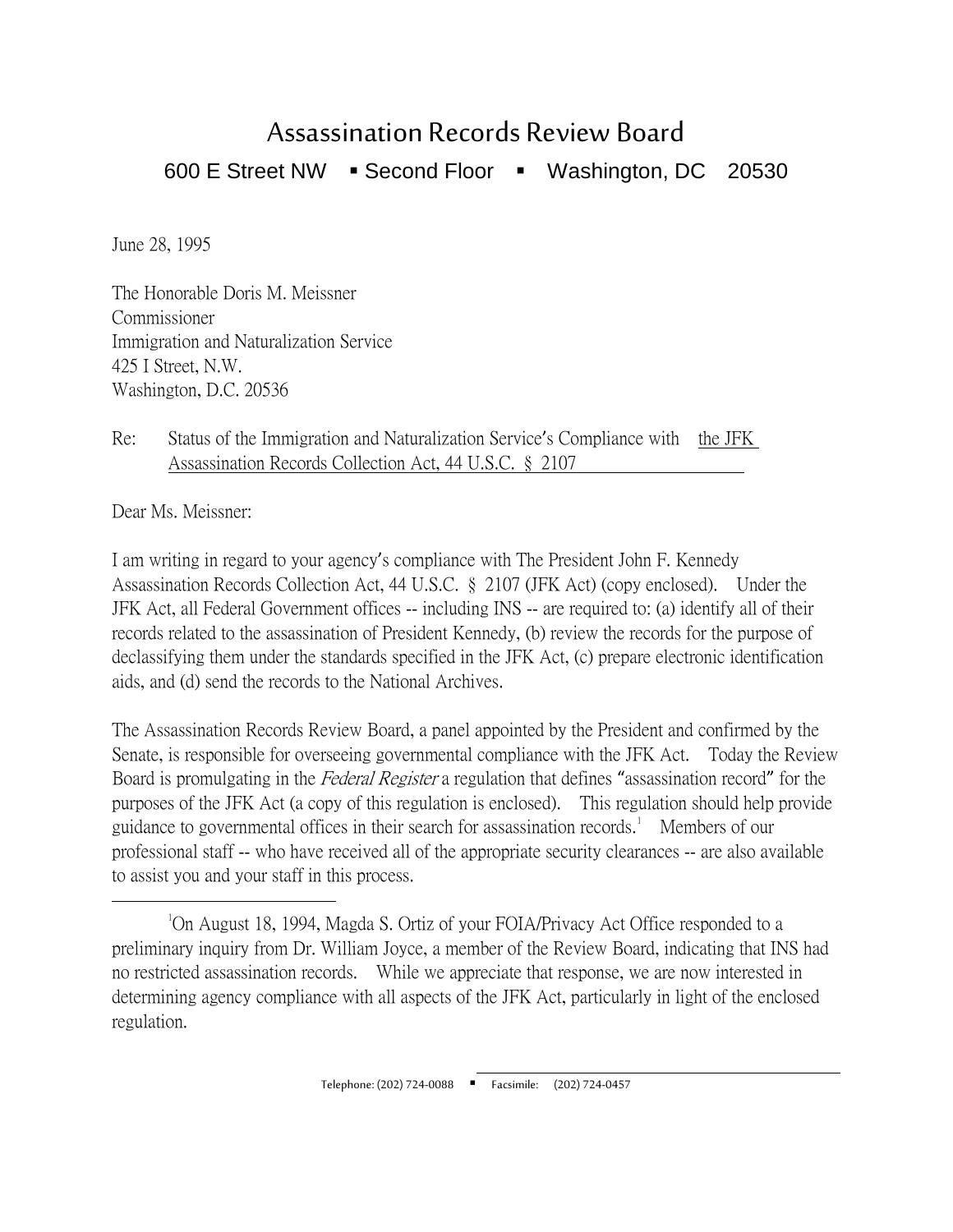Ms. Doris M. Meissner Page 2 June 28, 1995

I am now seeking to learn which officials at INS are responsible for supervising the process of identifying and reviewing assassination records. For your convenience, I am enclosing our "JFK Records Contacts" form on which you may identify the names, titles, relevant responsibilities, and telephone and fax numbers of all persons at INS with whom you would like us to be in contact regarding INS' compliance with the law.

I am particularly interested in your identifying the person responsible for preparing your electronic identification aids.

We look forward to working with the INS to further the important objectives of the JFK Act. Please feel free to contact me if I can be of any assistance.

Sincerely yours,

David G. Marwell Executive Director

Enclosures

cc: Janet Reno, Attorney General